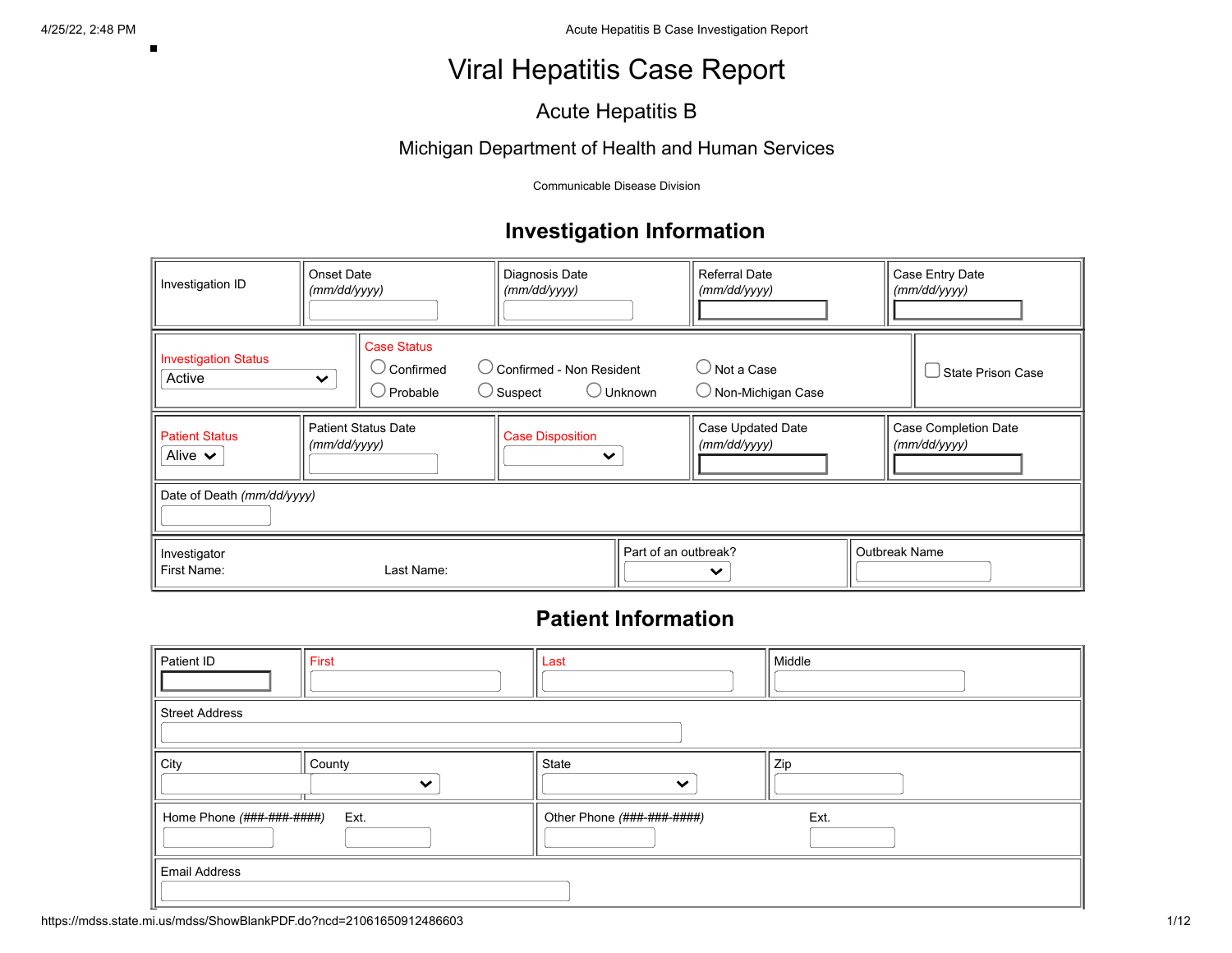| Parent/Guardian (required if under 18) |      |                     |  |  |  |
|----------------------------------------|------|---------------------|--|--|--|
| First                                  | Last | <sup>'</sup> Middle |  |  |  |

## **Demographics**

| <b>Sex</b><br>Female<br>Unknown<br>Male                                                                                                                                                            | Date of Birth (mm/dd/yyyy) | Age Units<br>Age<br>Days                        | Years<br>Months                        |  |  |
|----------------------------------------------------------------------------------------------------------------------------------------------------------------------------------------------------|----------------------------|-------------------------------------------------|----------------------------------------|--|--|
| Race (Check all that apply)<br>Black/African American<br>American Indian/Alaska Native<br>Hawaiian/Pacific Islander<br>Asian<br>White/Caucasian<br>Other (Specify)<br>Refused to answer<br>Unknown |                            |                                                 |                                        |  |  |
| <b>Hispanic Ethnicity</b><br>ノNon-<br>Hispanic/Latino<br>Unknown<br>Hispanic/Latino                                                                                                                | Refused to<br>answer       | Arab Ethnicity<br>Non-Arab<br><sup>)</sup> Arab | Refused to<br><b>Unknown</b><br>answer |  |  |
| Worksites/School                                                                                                                                                                                   | Occupations/Grade          | <b>MDOC ID</b>                                  |                                        |  |  |

#### **Referral Information**

| <b>Person Providing Referral</b> |      |                      |      |       |  |
|----------------------------------|------|----------------------|------|-------|--|
| First                            | Last | Phone (###-###-####) | Ext. | Email |  |
|                                  |      |                      |      |       |  |
|                                  |      |                      |      |       |  |
|                                  |      |                      |      |       |  |
|                                  |      |                      |      |       |  |
|                                  |      |                      |      |       |  |
|                                  |      |                      |      |       |  |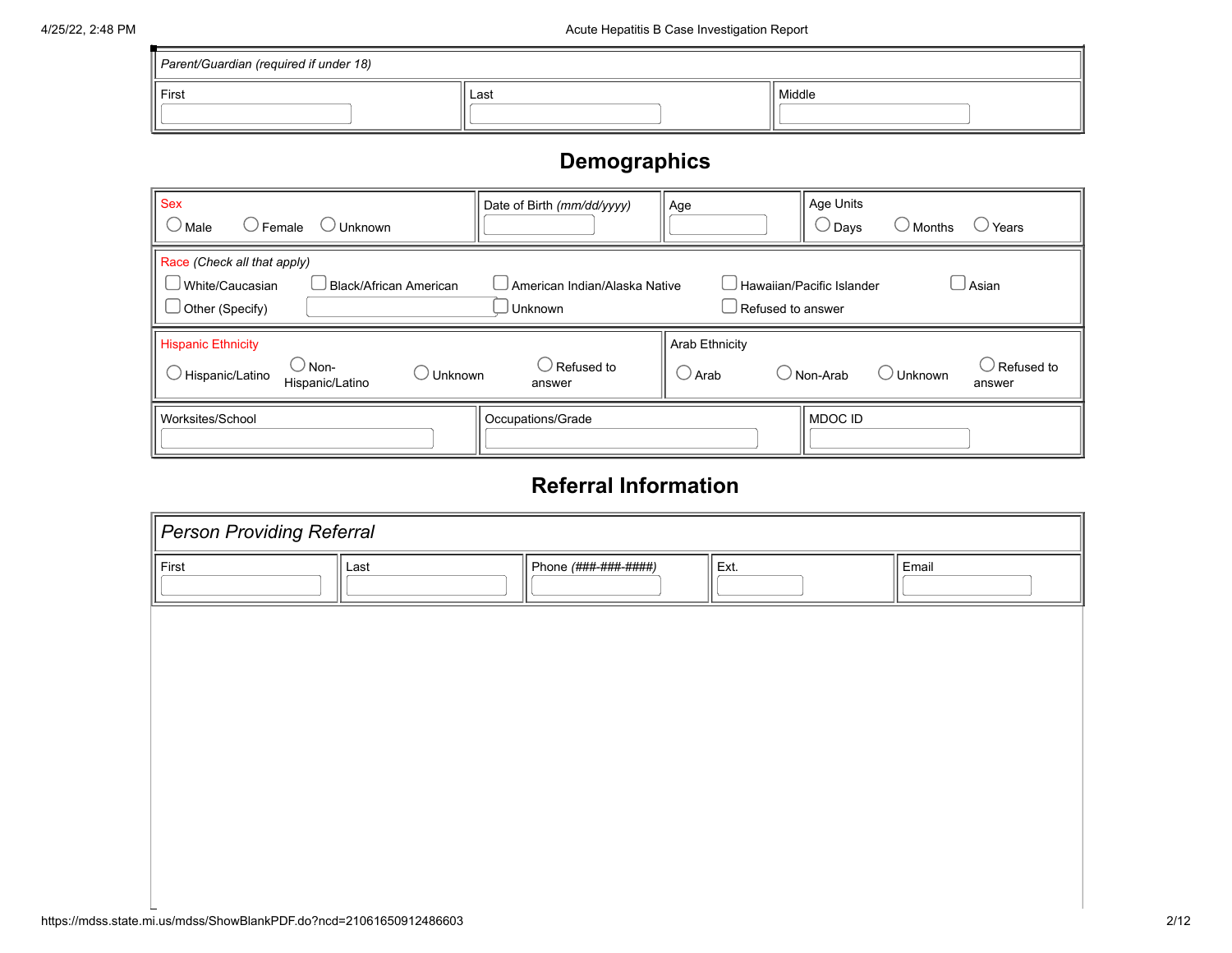| . .<br>.<br>Case<br>Nam.<br>ure.<br>vıral<br>Name<br>Hepatītīs<br>-11<br>$\sim$<br>,,, | Page.<br>$\sim$<br>Repon<br>wase |
|----------------------------------------------------------------------------------------|----------------------------------|
|----------------------------------------------------------------------------------------|----------------------------------|

#### **Referral Information Continued**

| $\parallel$ Primary Physician                                  |  |  |  |  |  |  |
|----------------------------------------------------------------|--|--|--|--|--|--|
| First<br>Phone (###-###-####)<br>Email<br>∣ Ext.<br>Last       |  |  |  |  |  |  |
| <b>Street Address</b>                                          |  |  |  |  |  |  |
| City<br>State<br>County<br>Zip<br>$\checkmark$<br>$\checkmark$ |  |  |  |  |  |  |

## **Hospital Information**

| Patient Hospitalized<br>$\supset$ Yes $\bigcirc$ No $\bigcirc$ Unknown | Hospital                    | <b>Hospital City</b> | Hospital Record No. |
|------------------------------------------------------------------------|-----------------------------|----------------------|---------------------|
| Admission Date (mm/dd/yyyy)                                            | Discharge Date (mm/dd/yyyy) |                      | Days Hospitalized   |

### **Clinical Information and Patient History**

| Place of Birth:<br>$\checkmark$                                                                                                                                                                |                                                                                                 | If other Place of Birth:                                                                                                |  |
|------------------------------------------------------------------------------------------------------------------------------------------------------------------------------------------------|-------------------------------------------------------------------------------------------------|-------------------------------------------------------------------------------------------------------------------------|--|
| If yes, specify the date of death:<br>Did the patient die from hepatitis?<br>(mm/dd/yyyy)<br>$\bigcirc$ Yes $\bigcirc$ No $\bigcirc$ Unknown                                                   |                                                                                                 | Was the patient aware they had viral hepatitis prior to lab testing?<br>$\bigcirc$ Yes $\bigcirc$ No $\bigcirc$ Unknown |  |
| Does the patient have a provider of care for hepatitis?<br>Does the patient have diabetes?<br>$\bigcirc$ Yes $\bigcirc$ No $\bigcirc$ Unknown<br>$\Theta$ Yes $\bigcirc$ No $\bigcirc$ Unknown |                                                                                                 | Diabetes Diagnosis Date:<br>(mm/dd/yyyy)                                                                                |  |
| Reason for Testing: (Check all that apply)<br>Year of birth (1945-1965)<br>Symptoms of acute hepatitis<br>Screening of asymptomatic patient with reported risk factors                         | Screening of asymptomatic patient with no risk factors (e.g., patient requested) $\Box$ Unknown | Blood / Organ donor screening                                                                                           |  |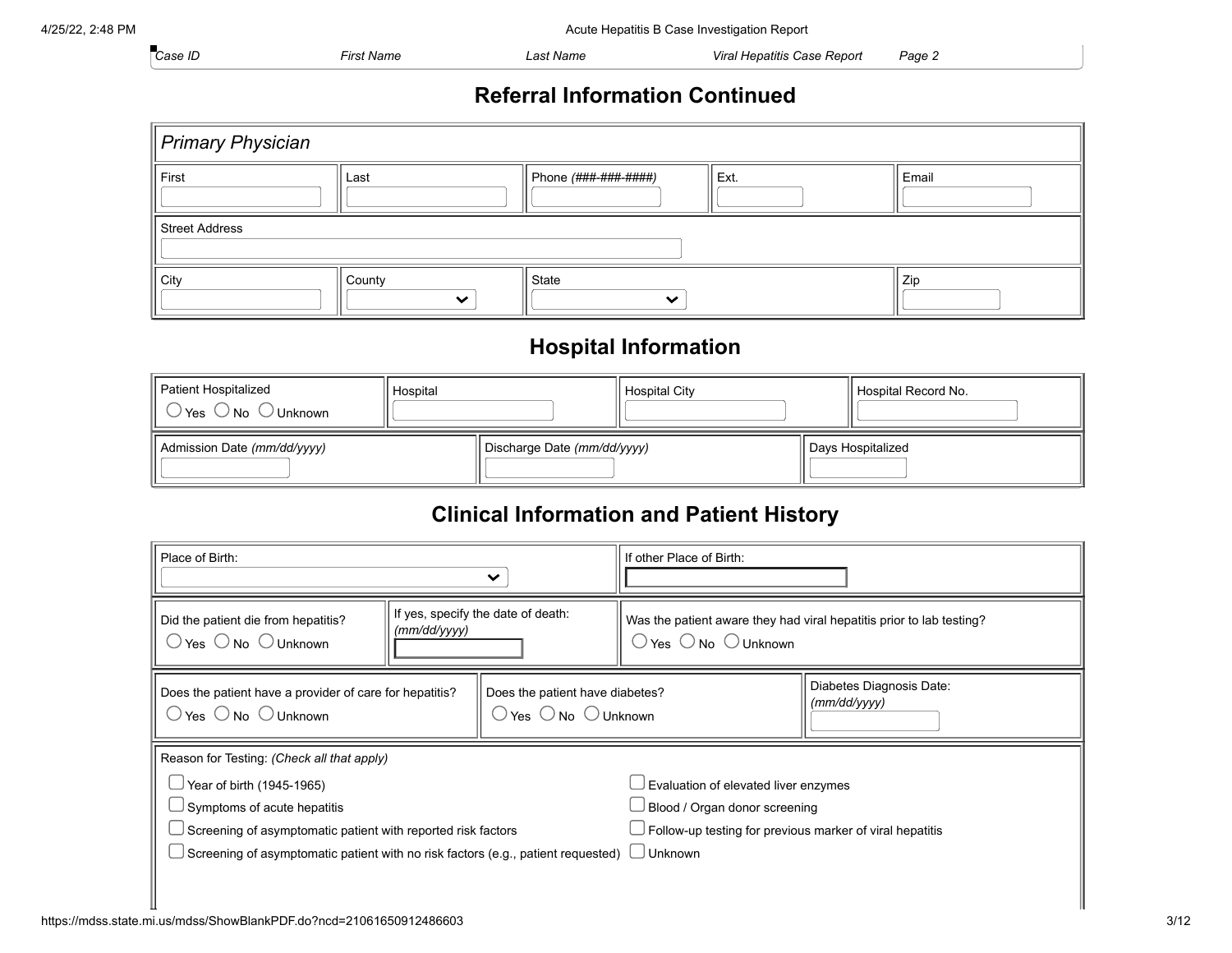| Prenatal screening<br>$\vert$ Other $\vert$                                                                                                                                                                                                                                                            |                                                                                     |                                                                                    |                                                           |  |  |  |
|--------------------------------------------------------------------------------------------------------------------------------------------------------------------------------------------------------------------------------------------------------------------------------------------------------|-------------------------------------------------------------------------------------|------------------------------------------------------------------------------------|-----------------------------------------------------------|--|--|--|
| Is the patient symptomatic?<br>$\bigcirc$ Yes $\bigcirc$ No $\bigcirc$ Unknown                                                                                                                                                                                                                         | Is or was the patient jaundiced?<br>$\bigcirc$ Yes $\bigcirc$ No $\bigcirc$ Unknown | Is or was the patient pregnant?<br>$\bigcirc$ Yes $\bigcirc$ No $\bigcirc$ Unknown | If yes, specify the due or delivery date:<br>(mm/dd/yyyy) |  |  |  |
| Diagnosis: (Check all that apply)<br>Acute hepatitis A<br>Acute hepatitis B<br>Acute hepatitis C<br>$\frac{1}{2}$ HCV infection (chronic or resolved)<br>Acute hepatitis E<br>Chronic HBV infection<br>Perinatal HBV infection<br>Acute non-ABCD hepatitis<br>Hepatitis Delta (co- or super-infection) |                                                                                     |                                                                                    |                                                           |  |  |  |
|                                                                                                                                                                                                                                                                                                        |                                                                                     |                                                                                    |                                                           |  |  |  |
|                                                                                                                                                                                                                                                                                                        |                                                                                     |                                                                                    |                                                           |  |  |  |
|                                                                                                                                                                                                                                                                                                        |                                                                                     |                                                                                    |                                                           |  |  |  |
|                                                                                                                                                                                                                                                                                                        |                                                                                     |                                                                                    |                                                           |  |  |  |
|                                                                                                                                                                                                                                                                                                        |                                                                                     |                                                                                    |                                                           |  |  |  |
|                                                                                                                                                                                                                                                                                                        |                                                                                     |                                                                                    |                                                           |  |  |  |
|                                                                                                                                                                                                                                                                                                        |                                                                                     |                                                                                    |                                                           |  |  |  |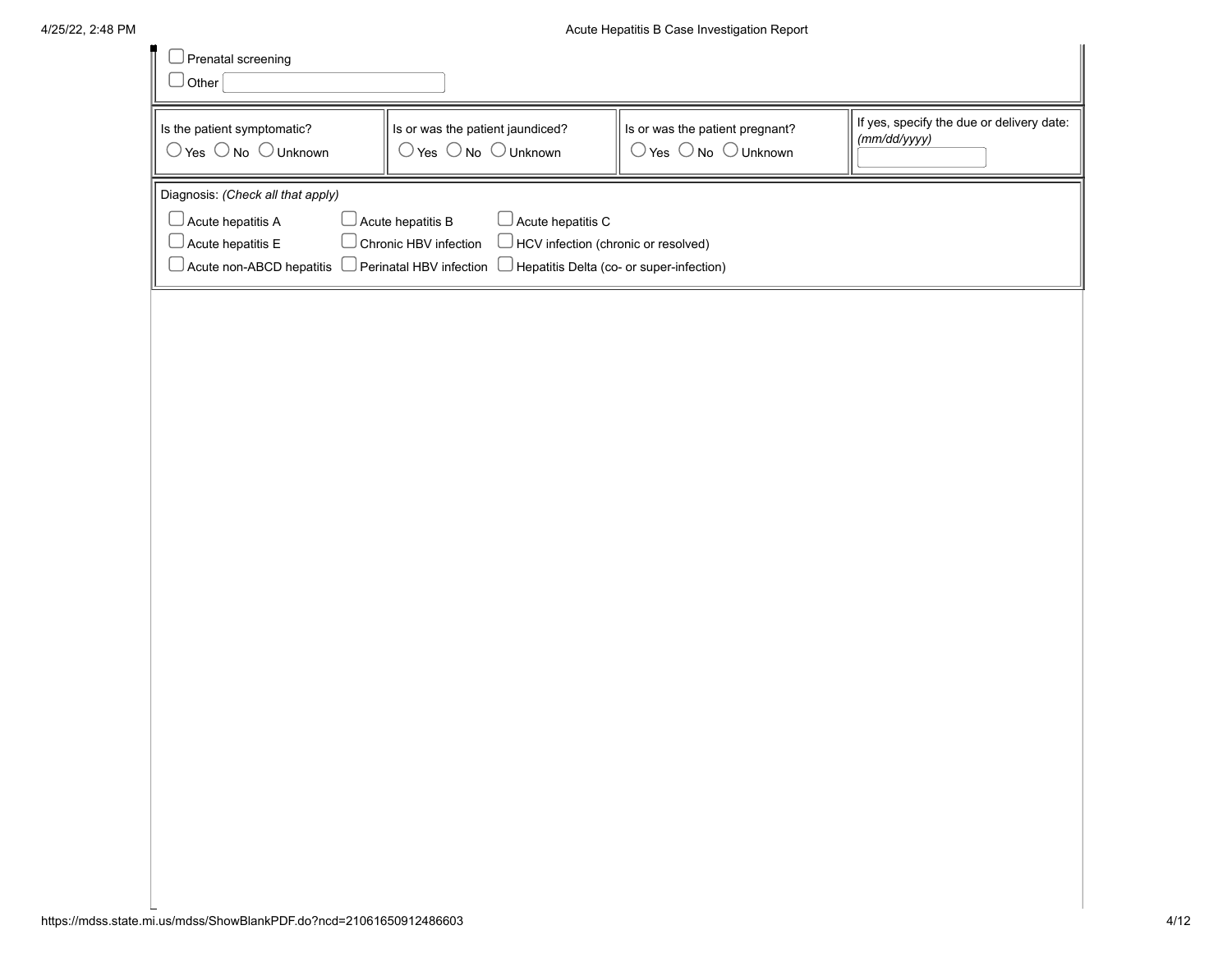| Case ID<br><sup>=</sup> irst Name | ∟ast Name | Viral Hepatitis Case Report | Page 3 |
|-----------------------------------|-----------|-----------------------------|--------|
|-----------------------------------|-----------|-----------------------------|--------|

## **Diagnostic Tests**

| <b>Test Name</b>                                          | Result       |                                     | <b>Date</b> |  |  |
|-----------------------------------------------------------|--------------|-------------------------------------|-------------|--|--|
|                                                           |              | (P=Positive N=Negative UNK=Unknown) | mm/dd/yyyy  |  |  |
| Hepatitis A                                               |              |                                     |             |  |  |
| Total antibody, hepatitis A virus [total anti-HAV]        | $\checkmark$ |                                     |             |  |  |
| IgM antibody to hepatitis A virus [IgM anti-HAV]          | $\checkmark$ |                                     |             |  |  |
| Hepatitis B                                               |              |                                     |             |  |  |
| Hepatitis B surface antigen [HBsAg]                       | $\checkmark$ |                                     |             |  |  |
| Total antibody, hepatitis B core antigen [Total anti-HBc] | $\checkmark$ |                                     |             |  |  |
| IgM antibody to hepatitis B core antigen [IgM anti-HBc]   | $\checkmark$ |                                     |             |  |  |
| Nucleic Acid Testing for hepatitis B [HBV NAT]            | $\checkmark$ |                                     |             |  |  |
| Hepatitis B Virus DNA Quantitative by PCR                 | $\checkmark$ |                                     |             |  |  |
| Hepatitis B virus DNA Qualitative by PCR                  | $\checkmark$ |                                     |             |  |  |
| Antibody to the hepatitis B surface antigen [anti-HBs]    | $\checkmark$ |                                     |             |  |  |
| Hepatitis B e antigen [HBeAg]                             | $\checkmark$ |                                     |             |  |  |
| Antibody to hepatitis B e antigen [HBeAb or anti-HBe]     | $\checkmark$ |                                     |             |  |  |
| Hepatitis B Virus Genotype                                |              |                                     |             |  |  |
| Hepatitis B Virus Drug Resistant                          |              |                                     |             |  |  |
| <b>Hepatitis C</b>                                        |              |                                     |             |  |  |
| Antibody to hepatitis C virus [anti-HCV]                  | $\checkmark$ |                                     |             |  |  |
| Anti-HCV signal to cut-off ratio                          |              |                                     |             |  |  |
| Supplemental anti-HCV assay [e.g., RIBA]                  | $\checkmark$ |                                     |             |  |  |
| HCV RNA [e.g., PCR]                                       | $\checkmark$ |                                     |             |  |  |
| Quantitative Hepatitis C RT-PCR                           | $\checkmark$ |                                     |             |  |  |
| Qualitative Hepatitis C RT-PCR                            | $\checkmark$ |                                     |             |  |  |
| Hepatitis C Virus Genotype                                |              |                                     |             |  |  |
| <b>Hepatitis D</b>                                        |              |                                     |             |  |  |
| Antibody to hepatitis D virus [anti-HDV]                  | $\checkmark$ |                                     |             |  |  |
| <b>Hepatitis E</b>                                        |              |                                     |             |  |  |
| Antibody to hepatitis E virus [IgM anti-HEV]              | $\checkmark$ |                                     |             |  |  |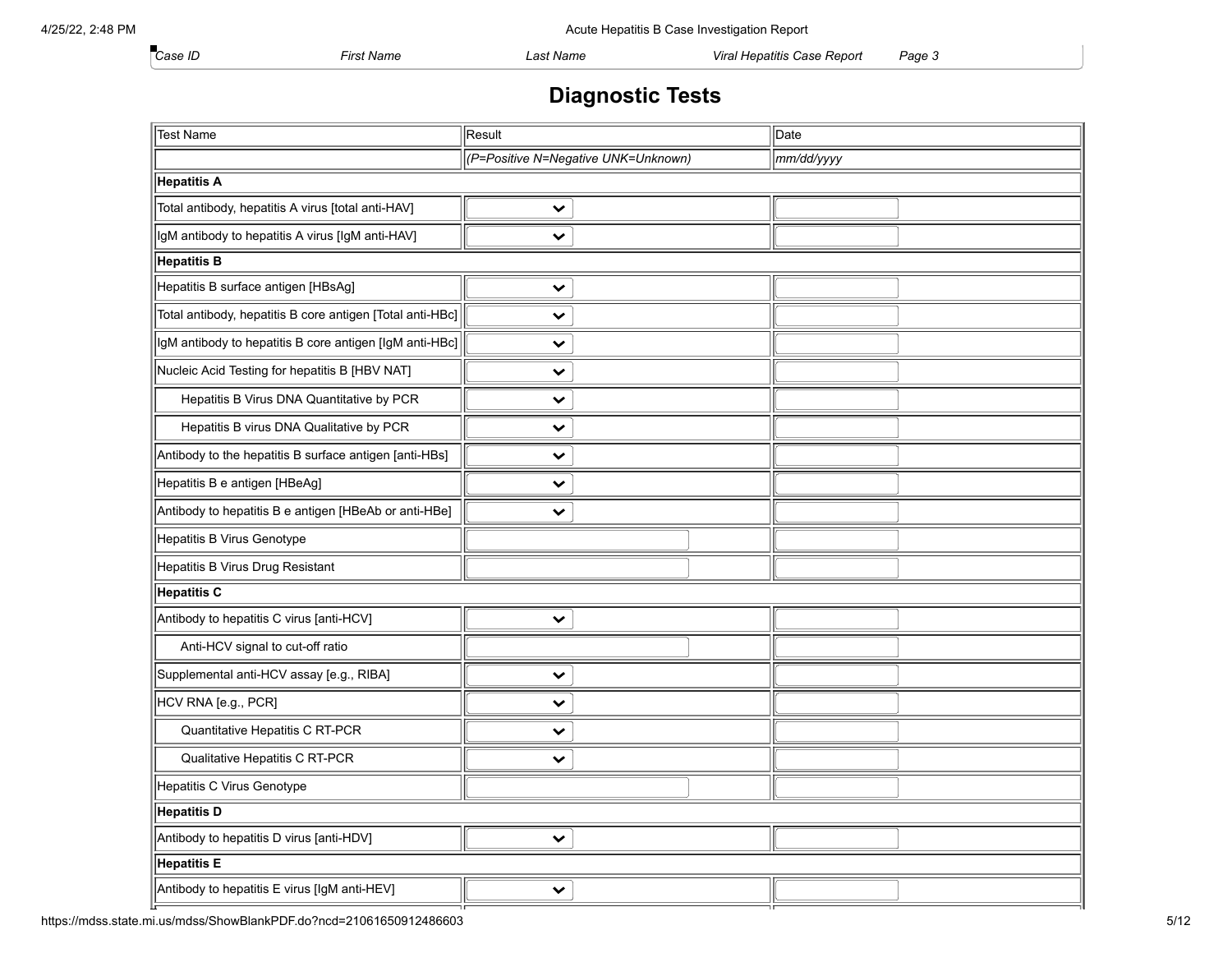| ¶lgG hepatitis E antibody [IgG anti-HEV] |                    | $\checkmark$ |  |                    |  |                |
|------------------------------------------|--------------------|--------------|--|--------------------|--|----------------|
| Other                                    |                    |              |  |                    |  |                |
| Interleukin-28                           |                    |              |  |                    |  |                |
| ∣Biopsy                                  |                    |              |  |                    |  |                |
| Fibroscan                                |                    |              |  |                    |  |                |
| Liver Enzyme Levels at Time of Diagnosis |                    |              |  |                    |  |                |
| Test Name                                | $\parallel$ Result |              |  | Upper Limit Normal |  | Date of Result |
|                                          |                    |              |  |                    |  | (mm/dd/yyyy)   |
| ALT (SGPT)                               |                    |              |  |                    |  |                |
| AST (SGOT)                               |                    |              |  |                    |  |                |
|                                          |                    |              |  |                    |  |                |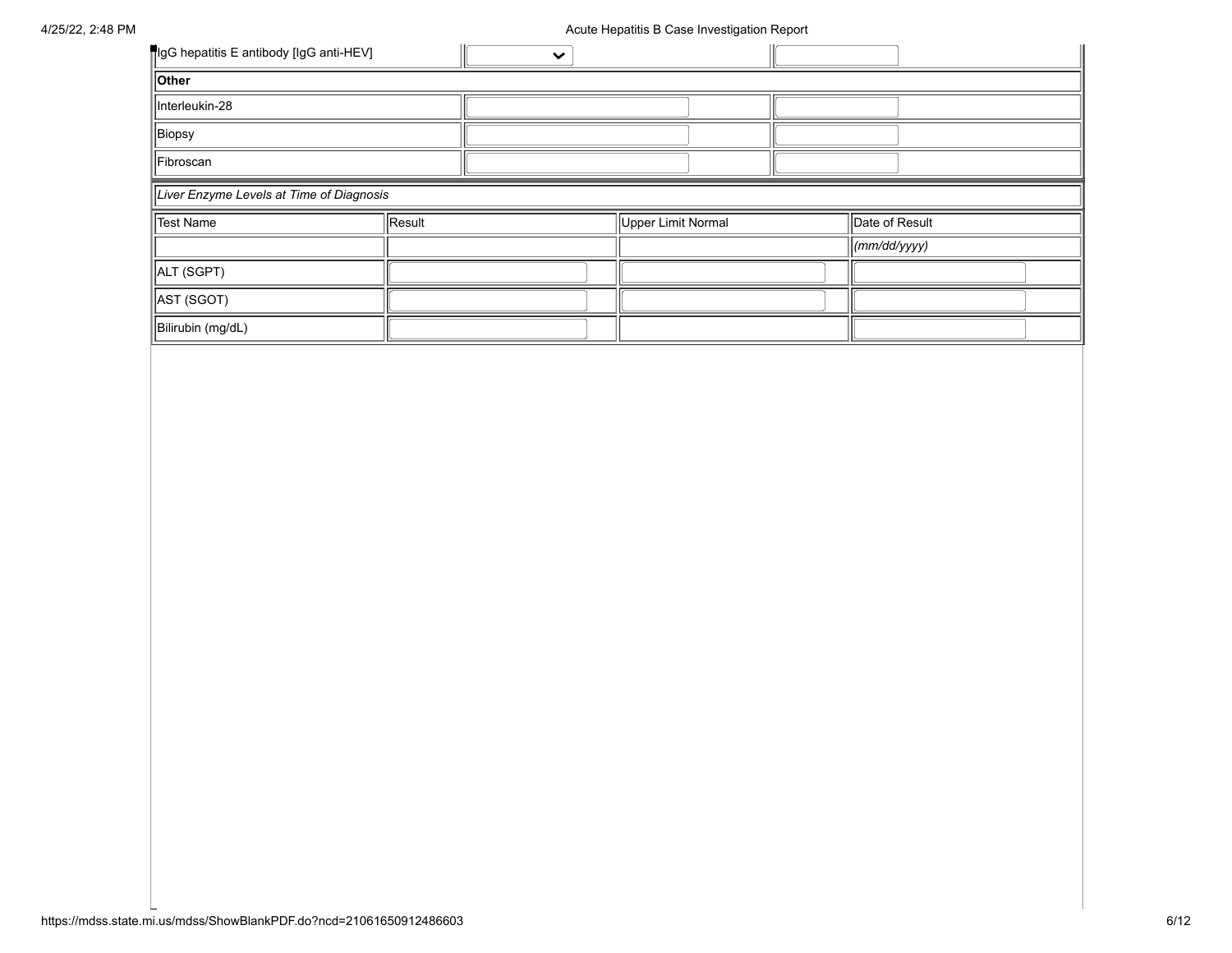| Case ID | Name<br>-ire<br>ن س | ast Name<br>50ء۔ | Viral Hepatitis Case Report | Paqe 4 |
|---------|---------------------|------------------|-----------------------------|--------|
|---------|---------------------|------------------|-----------------------------|--------|

## **Epidemiologic Information**

| Please answer the following questions for the time period 6 weeks - 6 months prior to the onset of symptoms:                                                                                                          |                             |                                                                                                                                                             |                                                                                                                                             |  |  |
|-----------------------------------------------------------------------------------------------------------------------------------------------------------------------------------------------------------------------|-----------------------------|-------------------------------------------------------------------------------------------------------------------------------------------------------------|---------------------------------------------------------------------------------------------------------------------------------------------|--|--|
| Was the patient a contact of a person with confirmed or suspected acute or<br>chronic hepatitis B virus infection?<br>$\bigcirc$ Yes $\bigcirc$ No $\bigcirc$ Unknown                                                 |                             | If yes, type of contact<br>Sexual<br>Other                                                                                                                  | $\bigcirc$ Yes $\bigcirc$ No $\bigcirc$ Unknown<br>Household (Non-sexual) ○ Yes ○ No ○ Unknown                                              |  |  |
| Did the patient inject drugs not prescribed by a doctor?<br>$\bigcirc$ Yes $\bigcirc$ No $\bigcirc$ Unknown                                                                                                           |                             | Did the patient use street drugs, but not inject?<br>$\bigcirc$ Yes $\bigcirc$ No $\bigcirc$ Unknown                                                        |                                                                                                                                             |  |  |
| Did the patient undergo hemodialysis?<br>$\bigcirc$ Yes $\bigcirc$ No $\bigcirc$ Unknown                                                                                                                              |                             | contaminated with blood?<br>$\bigcirc$ Yes $\bigcirc$ No $\bigcirc$ Unknown                                                                                 | Did the patient have an accidental stick or puncture with a needle or other object                                                          |  |  |
| Did the patient receive blood or blood products<br>(transfusion)?<br>$\bigcirc$ Yes $\bigcirc$ No $\bigcirc$ Unknown                                                                                                  | If yes, when?<br>mm/dd/yyyy |                                                                                                                                                             | Did the patient receive any IV infusions and/or<br>injections in the outpatient setting?<br>$\bigcirc$ Yes $\bigcirc$ No $\bigcirc$ Unknown |  |  |
| Did the patient have other exposure to someone else's blood?<br>$\bigcirc$ Yes $\bigcirc$ No $\bigcirc$ Unknown                                                                                                       |                             | If yes, specify:                                                                                                                                            |                                                                                                                                             |  |  |
| Was the patient employed in a medical or dental field involving direct contact with<br>human blood?<br>$\bigcirc$ Yes $\bigcirc$ No $\bigcirc$ Unknown                                                                |                             | If yes, frequency of direct blood contact:<br>$\bigcirc$ Frequent (several times weekly) $\bigcirc$ Infrequent                                              |                                                                                                                                             |  |  |
| Was the patient employed as a public safety worker (fire fighter, law enforcement<br>or correctional officer) having direct contact with human blood?<br>$\bigcirc$ Yes $\bigcirc$ No $\bigcirc$ Unknown              |                             | If yes, frequency of direct blood contact:<br>$\bigcirc$ Frequent (several times weekly) $\bigcirc$ Infrequent                                              |                                                                                                                                             |  |  |
| Did the patient receive a tattoo?<br>$\bigcirc$ Yes $\bigcirc$ No $\bigcirc$ Unknown                                                                                                                                  |                             | If yes, where was the tattooing performed? (Check all that apply)<br>$\Box$ Commercial parlor/shop $\,\Box$ Correctional facility $\,\Box$ Other (specify). |                                                                                                                                             |  |  |
| Did the patient have any part of their body pierced (other than ear)?<br>$\bigcirc$ Yes $\bigcirc$ No $\bigcirc$ Unknown                                                                                              |                             | If yes, where was the piercing performed? (Check all that apply)<br>$\Box$ Commercial parlor/shop $\,\Box$ Correctional facility $\,\Box$ Other (specify)   |                                                                                                                                             |  |  |
| Did the patient have dental work or oral surgery?<br>Did the patient have surgery? (other than oral<br>surgery)<br>$\bigcirc$ Yes $\bigcirc$ No $\bigcirc$ Unknown<br>$\bigcirc$ Yes $\bigcirc$ No $\bigcirc$ Unknown |                             |                                                                                                                                                             | Was the patient hospitalized?<br>$\bigcirc$ Yes $\bigcirc$ No $\bigcirc$ Unknown                                                            |  |  |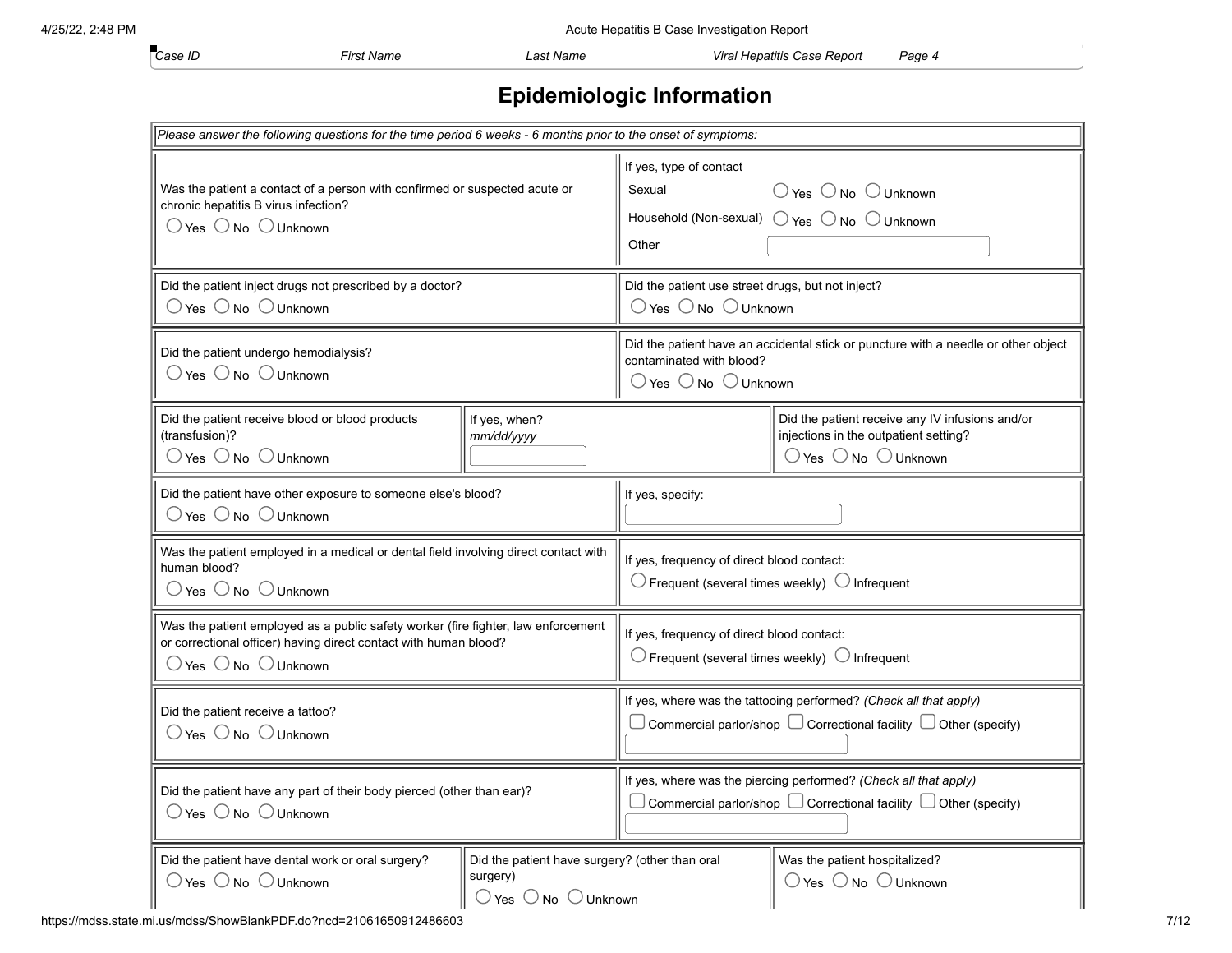| Was the patient a resident of a long term care facility?<br>$\bigcirc$ Yes $\bigcirc$ No $\bigcirc$ Unknown                                                              |                                                                                                              |  |                                                                                                                                                                                           |                                                                                                                                      |  |                                                                                                      |
|--------------------------------------------------------------------------------------------------------------------------------------------------------------------------|--------------------------------------------------------------------------------------------------------------|--|-------------------------------------------------------------------------------------------------------------------------------------------------------------------------------------------|--------------------------------------------------------------------------------------------------------------------------------------|--|------------------------------------------------------------------------------------------------------|
| Was the patient incarcerated for longer than 24 hours?<br>$\bigcirc$ Yes $\bigcirc$ No $\bigcirc$ Unknown                                                                |                                                                                                              |  | If yes, what type of facility? (Check all that apply)<br>$\bigcirc$ Yes $\bigcirc$ No<br>Jail<br>Juvenile facility $\bigcirc$ Yes $\bigcirc$ No<br>$\bigcirc$ Yes $\bigcirc$ No<br>Prison |                                                                                                                                      |  |                                                                                                      |
| During his/her lifetime, was the patient EVER<br>incarcerated for longer than 6 months?<br>$\bigcirc$ Yes $\bigcirc$ No $\bigcirc$ Unknown                               | If yes, what year was the most recent<br>If yes, for how long?<br>incarceration?<br>(months)<br>уууу         |  |                                                                                                                                                                                           | Did patient have a negative HBsAg test<br>within 6 months prior to positive test?<br>$\bigcirc$ Yes $\bigcirc$ No $\bigcirc$ Unknown |  |                                                                                                      |
| Was the patient tested for hepatitis D?<br>Verified test date: mm/dd/yyyy<br>$\bigcirc$ Yes $\bigcirc$ No $\bigcirc$ Unknown                                             |                                                                                                              |  |                                                                                                                                                                                           |                                                                                                                                      |  | Did patient have a co-infection with hepatitis D?<br>$\bigcirc$ Yes $\bigcirc$ No $\bigcirc$ Unknown |
| Was the patient EVER treated for a sexually<br>transmitted disease?<br>$\bigcirc$ Yes $\bigcirc$ No $\bigcirc$ Unknown                                                   | If yes, in what year was the most<br>What is the sexual preference of the patient?<br>recent treatment? yyyy |  |                                                                                                                                                                                           | $\bigcirc$ Heterosexual $\bigcirc$ Homosexual $\bigcirc$ Bisexual $\bigcirc$ Unknown                                                 |  |                                                                                                      |
| In the 6 months prior to symptom onset, how many male sex partners did the<br>patient have?<br>$\bigcirc$ 0 $\bigcirc$ 1 $\bigcirc$ 2-5 $\bigcirc$ >5 $\bigcirc$ Unknown |                                                                                                              |  | patient have?                                                                                                                                                                             | $\bigcirc$ 0 $\bigcirc$ 1 $\bigcirc$ 2-5 $\bigcirc$ >5 $\bigcirc$ Unknown                                                            |  | In the 6 months prior to symptom onset, how many female sex partners did the                         |

## **Vaccine History**

| Did the patient ever receive hepatitis B vaccine?<br>$\bigcirc$ Yes $\bigcirc$ No $\bigcirc$ Unknown                                                 | If yes, how many shots?<br>$01$ $\bigcirc$ 2 $\bigcirc$ 3 or more |                                                                                                                                                                                                | In what year was the last shot received? yyyy |
|------------------------------------------------------------------------------------------------------------------------------------------------------|-------------------------------------------------------------------|------------------------------------------------------------------------------------------------------------------------------------------------------------------------------------------------|-----------------------------------------------|
| Was the patient tested for antibody to HBsAg (anti-HBs) within 1-2 months after<br>the last dose?<br>$\bigcirc$ Yes $\bigcirc$ No $\bigcirc$ Unknown |                                                                   | If yes, was the serum anti-HBs >= 10mIU/mI? (answer 'yes' if the laboratory result $\parallel$<br>was reported as 'positive' or 'reactive')<br>$\bigcirc$ Yes $\bigcirc$ No $\bigcirc$ Unknown |                                               |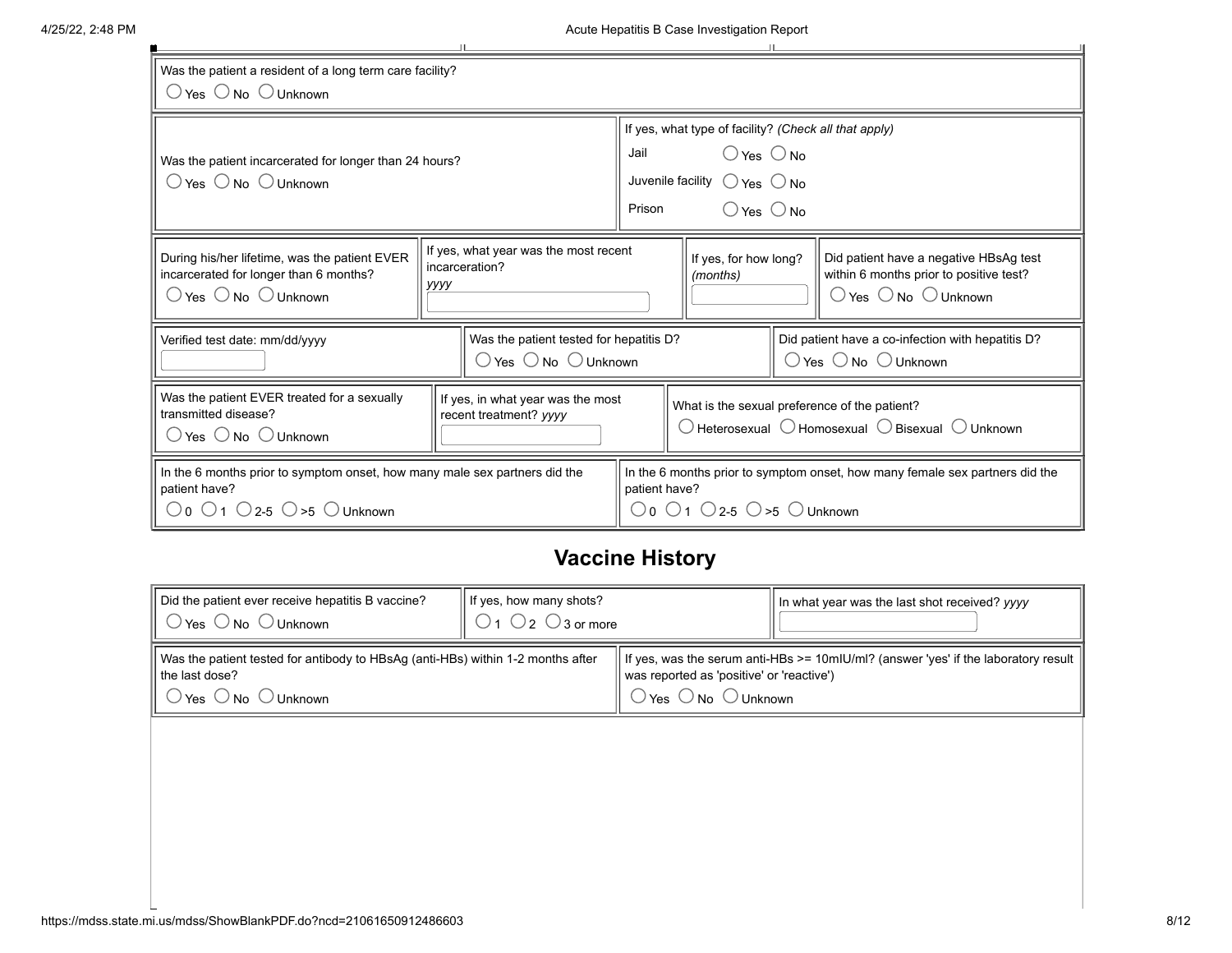### **Other Information**

| Local 1                            |                   |                          | Local 2 |              |                                |      |
|------------------------------------|-------------------|--------------------------|---------|--------------|--------------------------------|------|
| Name of Person interviewed         |                   | Relationship to patient  |         |              | Date of interview (mm/dd/yyyy) |      |
| Submitted by:                      | Date (mm/dd/yyyy) | <b>Health Department</b> |         | $\checkmark$ | Phone Number<br>(###-###-####) | Ext. |
| Comments or Additional Information |                   |                          |         |              |                                |      |
|                                    |                   |                          |         |              |                                |      |
|                                    |                   |                          |         |              |                                |      |
|                                    |                   |                          |         |              |                                |      |
|                                    |                   |                          |         |              |                                |      |
|                                    |                   |                          |         |              |                                |      |
|                                    |                   |                          |         |              |                                |      |
|                                    |                   |                          |         |              |                                |      |
|                                    |                   |                          |         |              |                                |      |
|                                    |                   |                          |         |              |                                |      |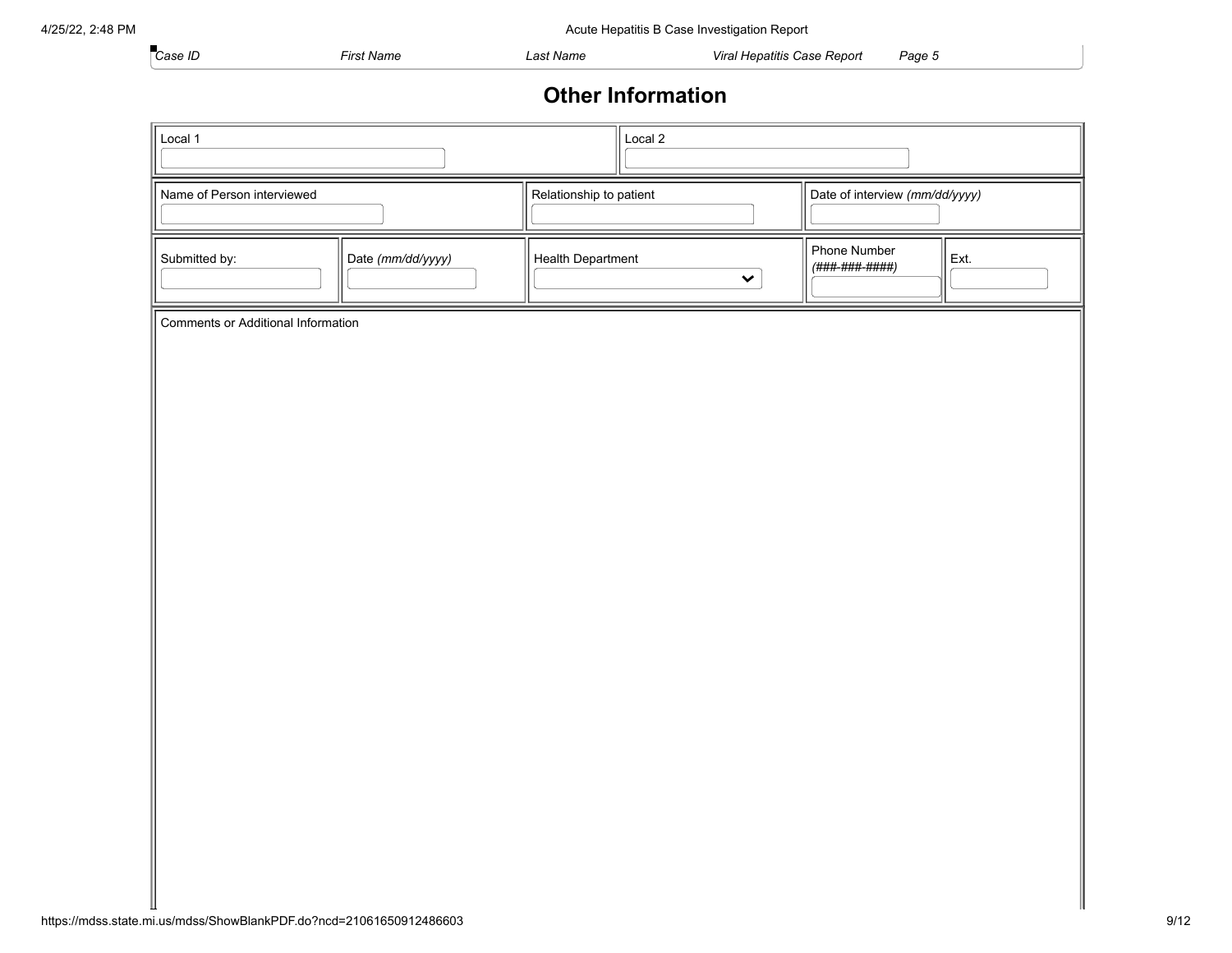$\overline{\mathscr{U}}$ 

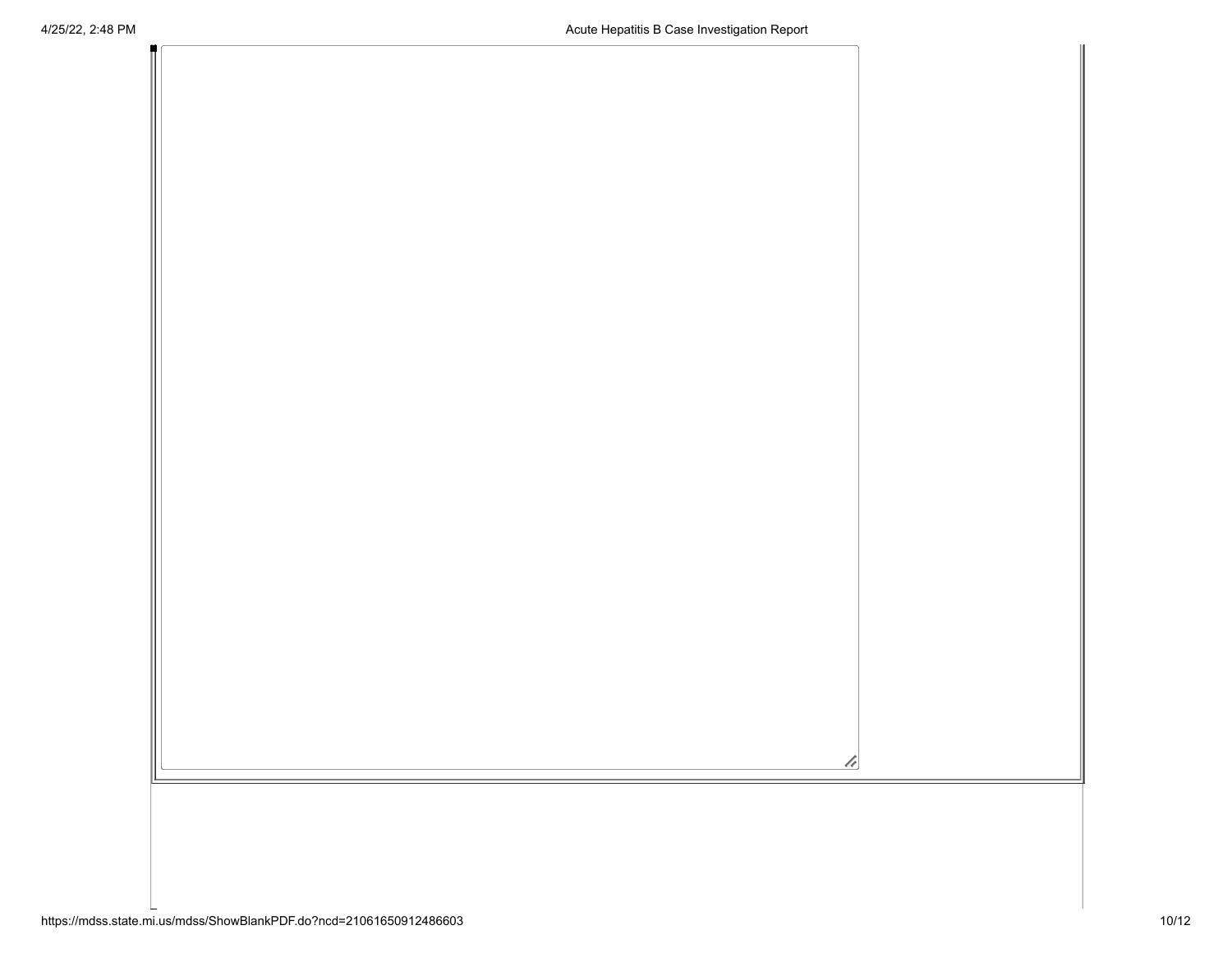4/25/22, 2:48 PM Acute Hepatitis B Case Investigation Report

### **Case Notes**

| Notes |   |
|-------|---|
|       |   |
|       |   |
|       |   |
|       |   |
|       |   |
|       |   |
|       |   |
|       |   |
|       |   |
|       |   |
|       |   |
|       |   |
|       |   |
|       |   |
|       |   |
|       |   |
|       |   |
|       |   |
|       |   |
|       |   |
|       |   |
|       |   |
|       |   |
|       |   |
|       |   |
|       |   |
|       |   |
|       |   |
|       |   |
|       |   |
|       |   |
|       | U |
|       |   |
|       |   |